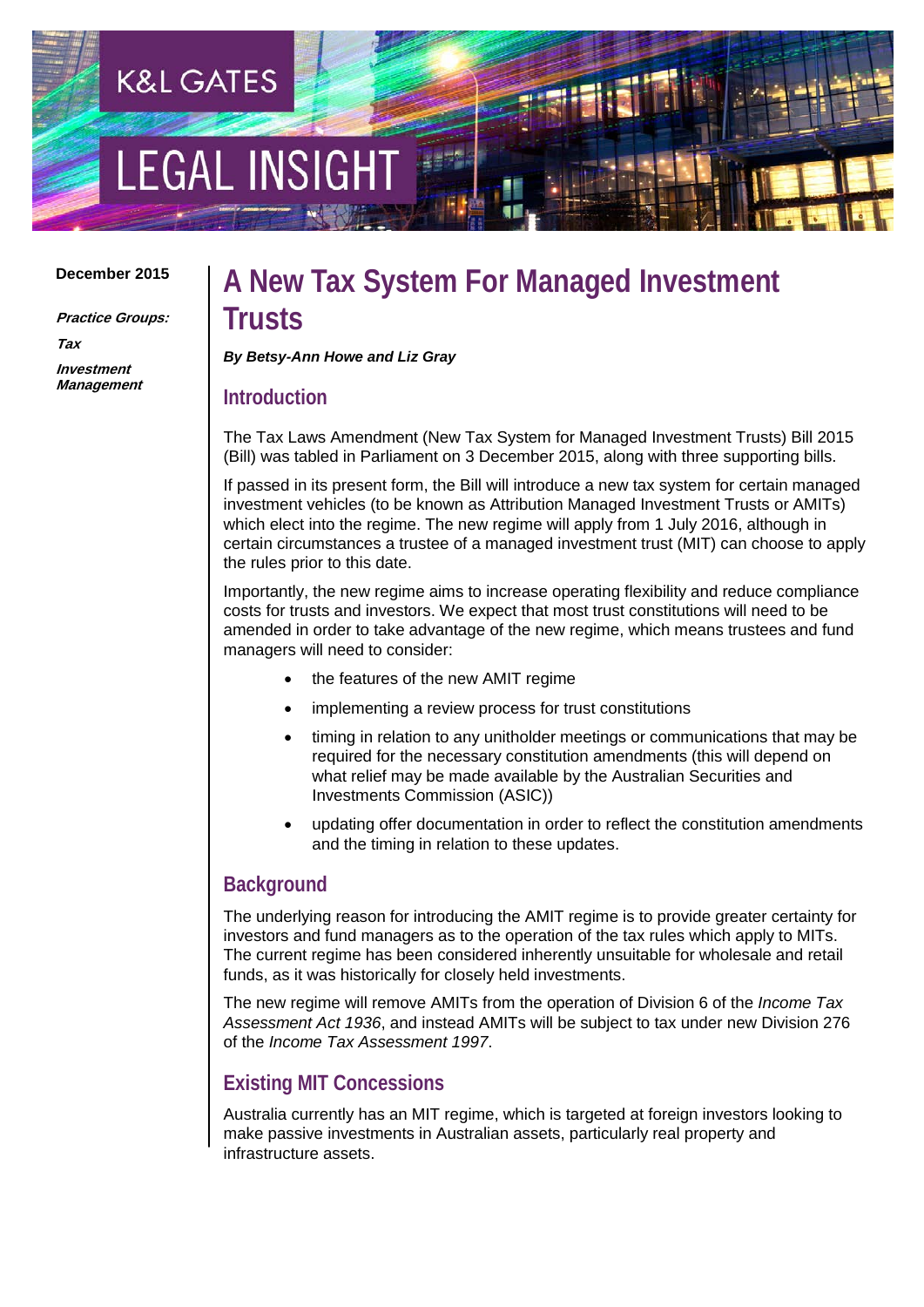#### **A New Tax System For Managed Investment Trusts**

This regime allows trust assets to be treated as being on capital account, so that any gains on realisation of those assets (other than direct and indirect interests in Australian real property) are generally exempt from tax in the hands of an offshore investor.

The current MIT regime also imposes a final and concessional tax on such gains, generally at the rate of 15%.

AMITs, as a type of MIT, will be entitled to these concessions.

#### **What is an AMIT?**

In order to qualify for AMIT treatment and be taxed under the new Division 276, a trust must:

- 1. be a MIT under current law (which in broad terms means a widely held, Australian-based, regulated, passive investment vehicle)
- 2. be one in which investors have clearly defined interests in income and capital of the trust
- 3. have made an election that the AMIT regime applies.

#### **Outline of the AMIT Regime**

Under the new Division 276, income of the trust is divided into a number of categories (income, non-assessable, non-exempt income, capital gains, tax offsets and so forth), and allocated ('attributed') to investors.

Attribution of each income type must be done on a fair and reasonable basis in accordance with the Trust's constituent documents. Streaming income on the basis of the tax profile of a particular investor is prohibited. Members are notified of the amounts allocated to them via an annual statement.

Trust income retains its character when distributed and investors are treated as if they had received the item of income directly. The result is that an AMIT is treated in many respects as a fiscally transparent vehicle. Losses however, continue to be retained within the trust - although because AMITS are deemed to be fixed trusts, certain rules that limit the ability to carry forward trust losses do not apply as onerously.

In light of the proposed changes in relation to attribution of income, we expect that trustees and fund managers will need to review the distribution provisions in their trust constitutions. In particular, we expect trustees and fund managers will need to consider what amendments may be required in order to take advantage of the new regime as typically the distribution provisions in a trust constitution state that unitholders are entitled to a pro rata share of all distributable income, rather than apportioning entitlement by class or type of income.

The new Division 276 also proposes a regime to carry forward 'overs and unders'. Where a trustee is unable to accurately calculate investor entitlements at year end, and a variance to the true number is later discovered an 'overs and unders' regime allows the variance to be reconciled by adjusting members' entitlements to trust income in the year of discovery, rather than requiring investor statements to be re-issued and investors potentially needing to seek amendments to tax returns lodged, which is the current case. The 'overs and unders' regime may also require trust constitutional amendments.